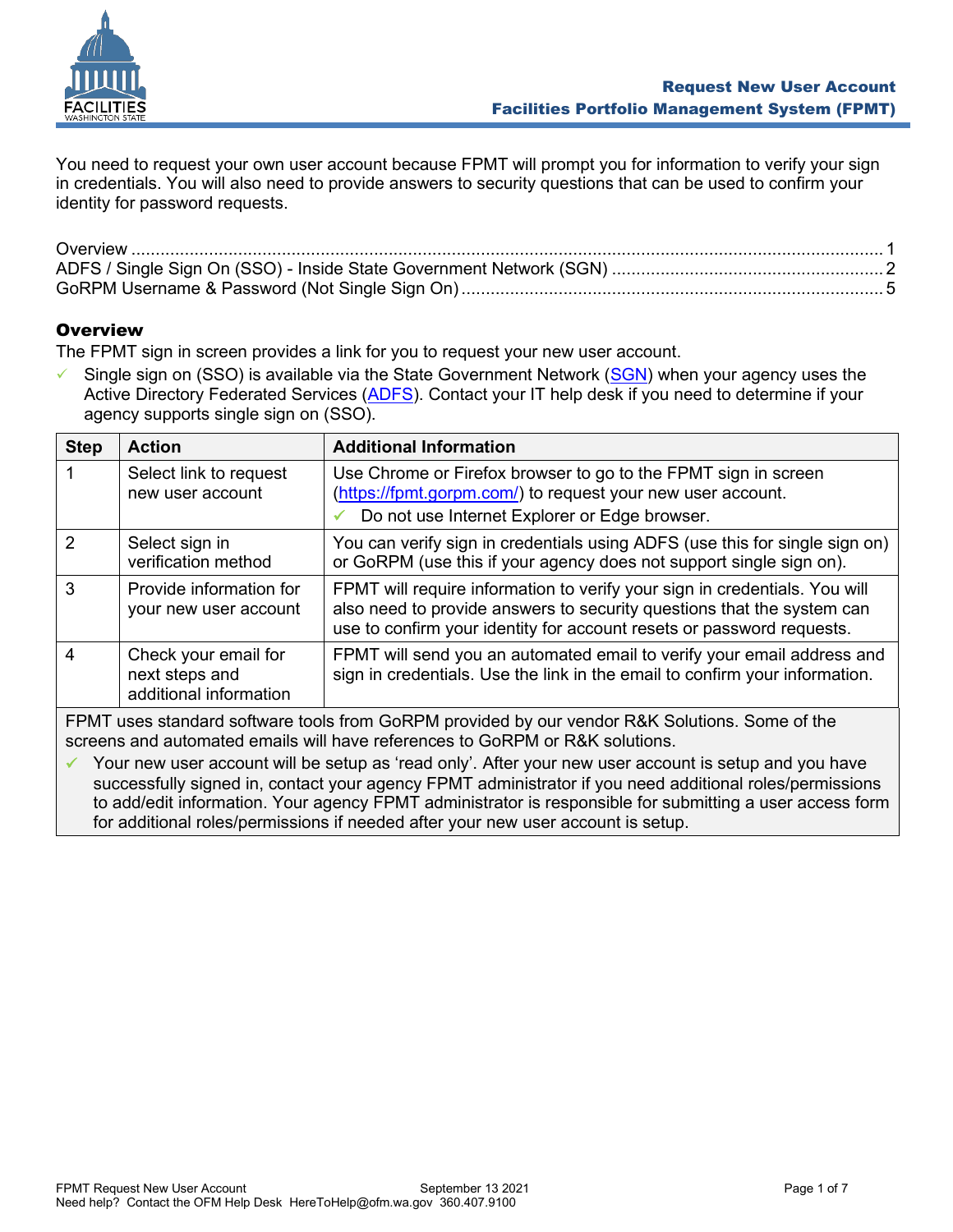

# <span id="page-1-0"></span>ADFS / Single Sign On (SSO) - Inside State Government Network (SGN)

The FPMT sign in screen includes a link to request a new user account.

- $\checkmark$  Single sign on (SSO) is available via the State Government Network [\(SGN\)](https://watech.wa.gov/glossary) when your agency uses the Active Directory Federated Services [\(ADFS\)](https://watech.wa.gov/services/Active-Directory-Federation-Services-ADFS). Contact your IT help desk if you need to determine if your agency supports single sign on (SSO).
- 1. **Open:** Browser.
- 2. **Input:** FPMT address [\(https://fpmt.gorpm.com/\)](https://fpmt.gorpm.com/).
- 3. **Select:** New user? request an account.

 $\rightarrow$  FPMT will prompt you to verify your sign in credentials.

**→ FPMT uses standard** software tools from GoRPM provided by our vendor R&K Solutions. Some of the screens and automated emails will have references to GoRPM or R&K solutions.

4. **Select:** Verify. Use this for single sign on (SSO).

 $\rightarrow$  FPMT will prompt you for additional information for your new user account.

 $\rightarrow$  If you are prompted to confirm a digital certificate, select 'cancel' to proceed to the

next step.<br>
Windows Security<br>
Confirm Certificate<br>
Site ead.sts.wa.gov nee -<br>eeds your credentials:  $\Xi$ **Issuer: MS-Organization-Access** Valid From: 8/6/2018 to 8/6/2028

- 5. **Input:** User ID (username).
- 6. **Input:** Password.

**→** This is the user ID and password you use to log on to your agency network (state computer).

7. **Select:** Sign in.

**→ ADFS will verify your sign in** credentials.

Use Chrome or Firefox for your browser. **→** Do not use Internet Explorer or Edge.



**Verify ADFS credentials** 

To use ADFS, first verify your credentials.

Inside State Government Network (SGN) **VERIFY** with Single Sign On (SSO) No, thanks. I want to sign in with just GoRPM credentials. Coultside State Government Network (SGN)

# Sign in with your organizational account

someone@example.com Password Sign in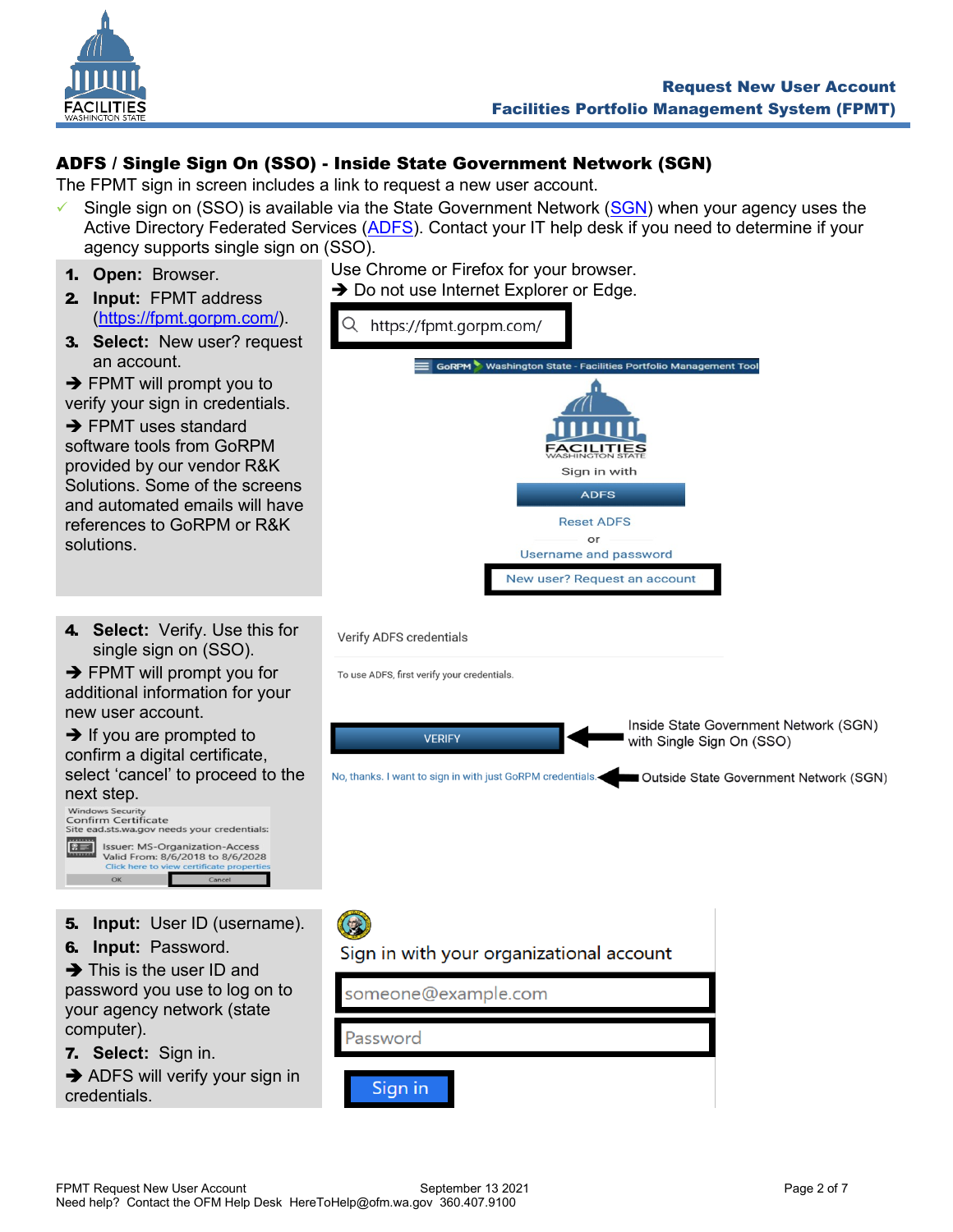

## Request New User Account Facilities Portfolio Management System (FPMT)

| 8. Input: Email.<br>$\rightarrow$ Use your work email<br>address.<br>$\rightarrow$ If you also need to access<br>FPMT outside of the state<br>government network (SGN),<br>select the checkbox to also use<br>GoRPM credentials to sign in.<br>Also use GoRPM credentials to sign in                                                                                                                    | Request an Account<br>Request a user account for Washington State - Facilities Portfolio Management Tool<br>Verified<br><b>ADFS:</b><br>Email<br>Confirm email<br>Also use GoRPM credentials to sign in                                     |
|---------------------------------------------------------------------------------------------------------------------------------------------------------------------------------------------------------------------------------------------------------------------------------------------------------------------------------------------------------------------------------------------------------|---------------------------------------------------------------------------------------------------------------------------------------------------------------------------------------------------------------------------------------------|
| <b>Input:</b> First name.<br>9.<br><b>10. Input: Last name.</b><br>11. Input: Phone.<br>12. Input: Title.<br>$\rightarrow$ Use your agency acronym<br>and job title. For example, DES<br><b>Facilities Planner.</b>                                                                                                                                                                                     | My Information<br>First name<br>Last name<br>Phone<br>Title                                                                                                                                                                                 |
| <b>13. Select:</b> Security question.<br><b>14. Input: Answer.</b><br>$\rightarrow$ Answers are not case<br>sensitive. Leading and trailing<br>whitespaces in answers will be<br>trimmed.<br>$\rightarrow$ Remember your answers to<br>security questions because<br>FPMT will use these to verify<br>your sign in credentials and<br>confirm your identify for account<br>resets or password requests. | FPMT uses standard security protocols. For example, you will need to<br>provide answers for more than one security question.<br><b>Security Questions</b><br>Security question<br>Answer<br>Confirm answer                                  |
| <b>15. Select: Submit.</b><br>$\rightarrow$ FPMT will display a<br>confirmation for next steps.                                                                                                                                                                                                                                                                                                         | <b>SUBMIT</b><br>Cancel                                                                                                                                                                                                                     |
| <b>16. Select: OK.</b><br>$\rightarrow$ Go to your email account and<br>open the verification notice. This<br>will be a 'no-reply' automated<br>email to verify your information.                                                                                                                                                                                                                       | <b>Request an Account</b><br>Request a user account for GoRPM<br><b>Next Step</b><br>We need to verify your email address before your request for an account can be reviewed.<br>A link has been sent to Sample@agency.wa.gov.<br><b>OK</b> |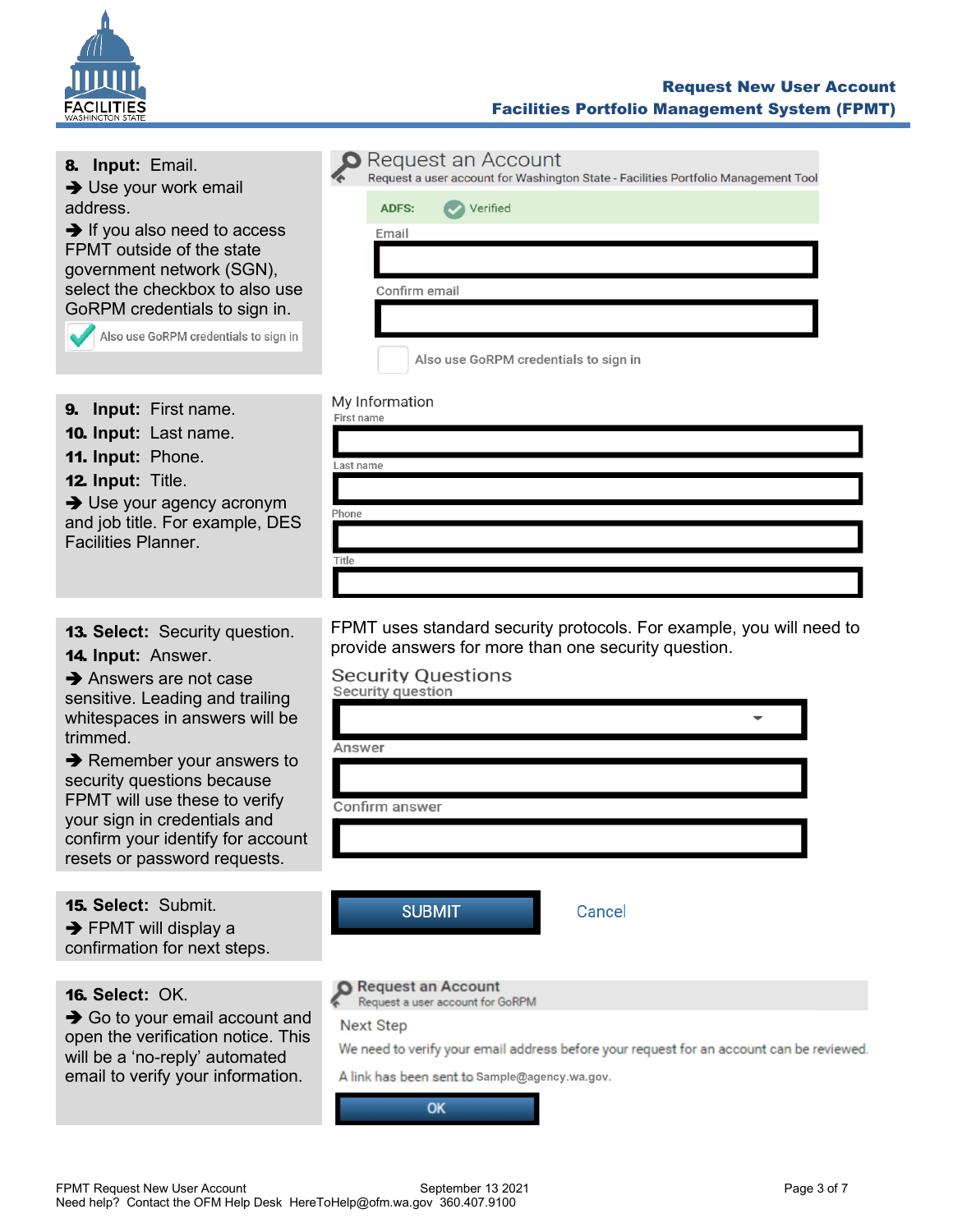

| <b>17. Select:</b> Verification link in<br>your email.<br>$\rightarrow$ FPMT will prompt you to<br>answer a security question.                                                                                                                                                                                                                                                                              | <b>From:</b> no-reply-sow@gorpm.com<br><b>Sent:</b> Sample Date/Time<br>To: Sample@agency.wa.gov<br>Subject: Verify your Washington State - Facilities Portfolio Management Tool email address<br>Next Step: Verify your Washington State - Facilities Portfolio<br>Management Tool email address by navigating to the following link<br><b>Sample verification link</b>                         |
|-------------------------------------------------------------------------------------------------------------------------------------------------------------------------------------------------------------------------------------------------------------------------------------------------------------------------------------------------------------------------------------------------------------|--------------------------------------------------------------------------------------------------------------------------------------------------------------------------------------------------------------------------------------------------------------------------------------------------------------------------------------------------------------------------------------------------|
| <b>18. Input: Answer.</b><br><b>19. Select: Submit.</b><br>$\rightarrow$ FPMT will display a<br>confirmation.<br><b>20. Select: OK.</b><br>$\rightarrow$ OFM Help Desk will review<br>and process your request for a<br>new user account.<br>$\rightarrow$ FPMT will send you an<br>automated email with<br>information about your new user<br>account. This process usually<br>takes 1 to 3 business days. | For your account safety, please answer your security question below<br>Security question<br><b>Sample security question</b><br>Answer<br><b>SUBMIT</b><br>Cancel<br>Verify Email<br>Verify your email address<br><b>Success</b><br>Your email was successfully verified. An email has been sent to Customer Support, and you will<br>receive an email when your account has been approved.<br>OK |

→ In this example, we receive an automated email with information about our request for a new FPMT user account.

✓ If you do not receive a confirmation email, check your junk email settings to ensure you have not blocked email from 'no-reply' or 'gorpm' or rksolutions'.

From: no-reply-sow@gorpm.com Sent: Sample Date/Time To: Sample@agency.wa.gov Subject: Your Washington State - Facilities Portfolio Management Tool account has been approved

→ In this example, we select ADFS from the FPMT sign in screen to use our new user account.<br>
≡ GoRPM > Washington state - Facilities Portfolio Management Tool

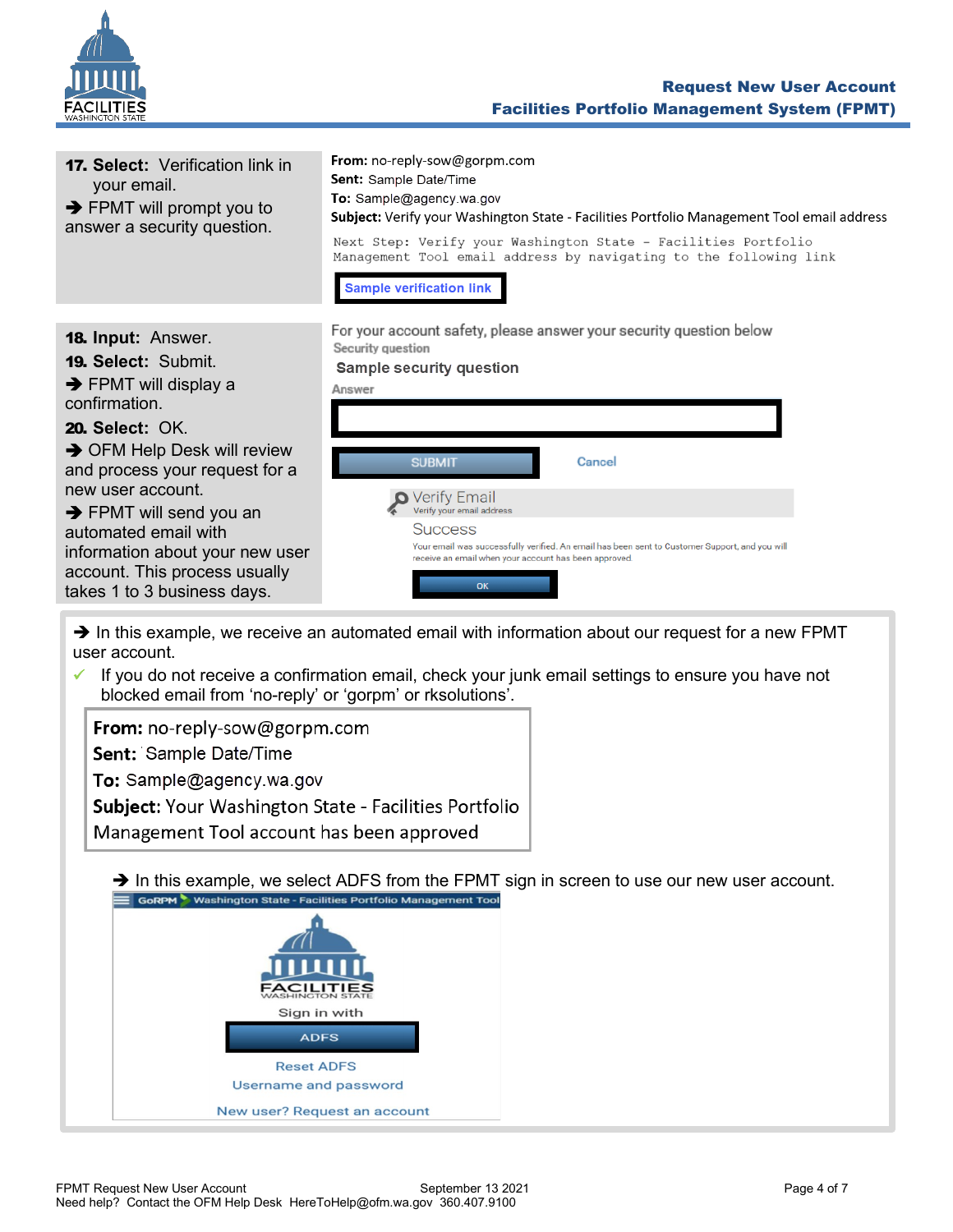

# <span id="page-4-0"></span>GoRPM Username & Password (Not Single Sign On)

The FPMT sign in screen includes a link to request a new user account.

- $\checkmark$  If your agency does not support single sign on (SSO), you will need to input your username and password each time you sign in to FPMT.
- 1. **Open:** Browser.
- 2. **Input:** FPMT address [\(https://fpmt.gorpm.com/\)](https://fpmt.gorpm.com/).
- 3. **Select:** New user? request an account.

 $\rightarrow$  FPMT will prompt you to verify your sign in credentials.

**→ FPMT uses standard** software tools from GoRPM provided by our vendor R&K Solutions. Some of the screens and automated emails will have references to GoRPM or R&K solutions.

4. **Select:** No thanks, I just credentials.

doesn't support single sign on (SSO). FPMT will prompt you for additional information for your new user account.

- Use Chrome or Firefox for your browser. **→** Do not use Internet Explorer or Edge.
- Q https://fpmt.gorpm.com/ gton State - Facilities Portfolio Manage **ACILITIES** Sign in with **ADFS Reset ADFS** or **Username and password** New user? Request an account

#### Verify ADFS credentials

want to sign in with GoRPM To use ADFS, first verify your credentials. Inside State Government Network (SGN) **→ Use this if your agency VERIFY** with Single Sign On (SSO) No, thanks. I want to sign in with just GoRPM credentials Outside State Government Network (SGN) **O** Request an Account 5. **Input:** Email. Request a user account for Washington State - Facilities Portfolio Management Tool **→ Use your work email ADFS:** (1) Not Verified address. Email Confirm email My Information

- 6. **Input:** First name.
- 7. **Input:** Last name.
- 8. **Input:** Phone.
- 9. **Input:** Title.

**→** Use your agency acronymn and job title. For example, DES Facilities Planner.

| First name |  |  |  |
|------------|--|--|--|
|            |  |  |  |
| Last name  |  |  |  |
|            |  |  |  |
| Phone      |  |  |  |
|            |  |  |  |
| Title      |  |  |  |
|            |  |  |  |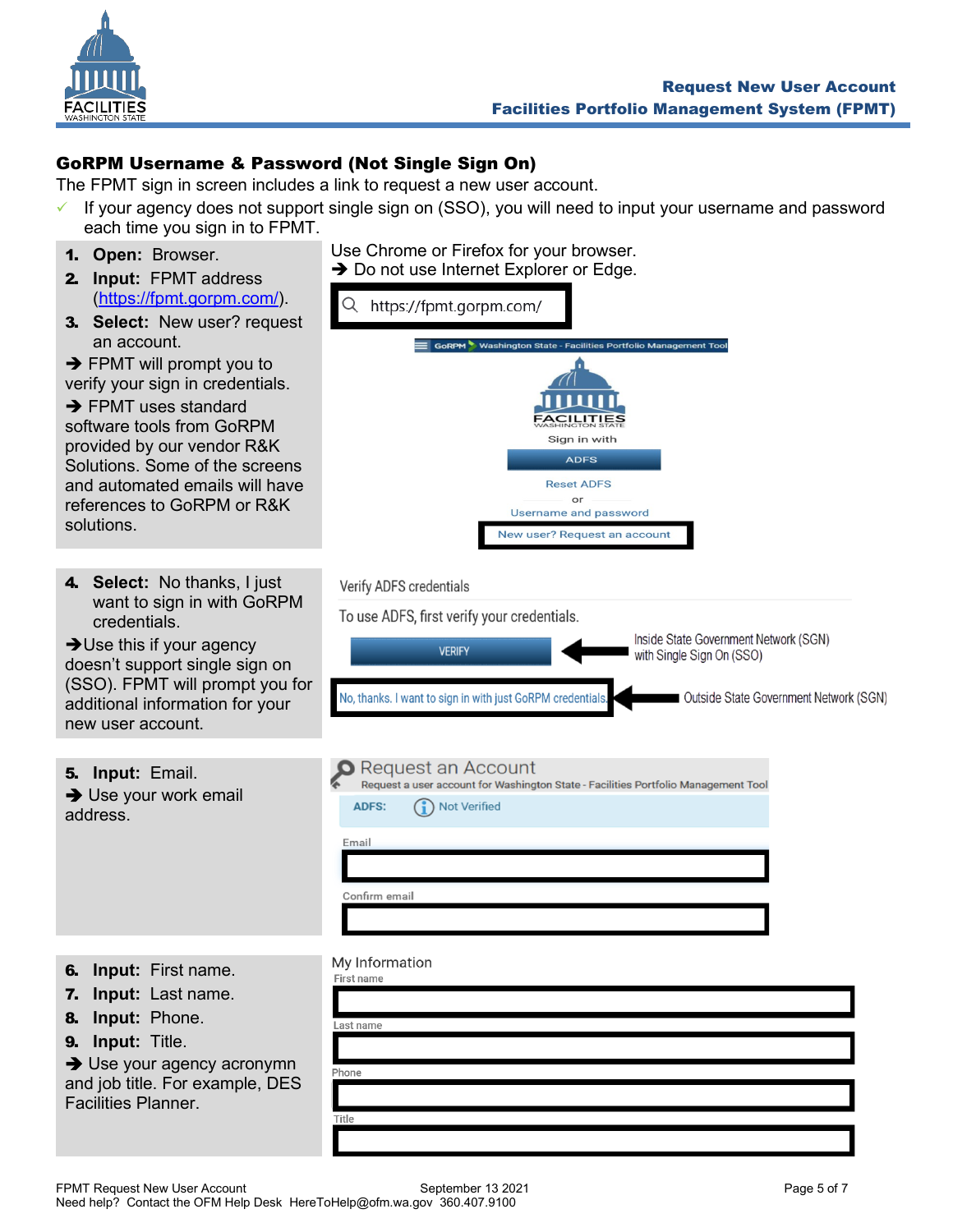

## Request New User Account Facilities Portfolio Management System (FPMT)

|  |  |  | <b>10. Select:</b> Security questions. |
|--|--|--|----------------------------------------|
|--|--|--|----------------------------------------|

11. **Input:** Answers.

**→** Answers are not case sensitive. Leading and trailing whitespaces in answers will be trimmed.

**→** Remember your answers to security questions because FPMT will use these to verify your sign in credentials and confirm your identify for account resets or password requests.

## 12. **Select:** Submit.

**→ FPMT will send a verification** notice to your email and display a confirmation for next steps.

### 13. **Select:** OK.

 $\rightarrow$  Go to your email account and open the verification notice. This will be a 'no-reply' automated email to verify your information.

14. **Select:** Verification link in your email.

 $\rightarrow$  FPMT will prompt you to answer a security question.

| FPMT uses standard security protocols. For example, you will need to |  |
|----------------------------------------------------------------------|--|
| provide answers for more than one security question.                 |  |

# **Security Questions**

|   | Security question                                                                                                      |  |  |  |  |
|---|------------------------------------------------------------------------------------------------------------------------|--|--|--|--|
|   |                                                                                                                        |  |  |  |  |
|   | Answer                                                                                                                 |  |  |  |  |
|   |                                                                                                                        |  |  |  |  |
|   | Confirm answer                                                                                                         |  |  |  |  |
|   |                                                                                                                        |  |  |  |  |
| t |                                                                                                                        |  |  |  |  |
|   |                                                                                                                        |  |  |  |  |
|   | <b>SUBMIT</b><br>Cancel                                                                                                |  |  |  |  |
|   |                                                                                                                        |  |  |  |  |
|   |                                                                                                                        |  |  |  |  |
|   |                                                                                                                        |  |  |  |  |
|   | <b>Request an Account</b><br>Request a user account for GoRPM                                                          |  |  |  |  |
| d | <b>Next Step</b>                                                                                                       |  |  |  |  |
| S | We need to verify your email address before your request for an account can be reviewed.                               |  |  |  |  |
|   | A link has been sent to Sample@agency.wa.gov.                                                                          |  |  |  |  |
|   | OK                                                                                                                     |  |  |  |  |
|   |                                                                                                                        |  |  |  |  |
|   | From: no-reply-sow@gorpm.com                                                                                           |  |  |  |  |
|   | Sent: Sample Date/Time                                                                                                 |  |  |  |  |
|   | To: Sample@agency.wa.gov<br>Subject: Verify your Washington State - Facilities Portfolio Management Tool email address |  |  |  |  |

**Sample verification link** 

Sample security question

Security question

- 15. **Input:** Answer.
- 16. **Select:** Submit.
- **→ FPMT will display a** confirmation.
- 17. **Select:** OK.

**→ OFM Help Desk will review** and process your request for a new user account.

**→ FPMT will send you an** automated email with information about your new user account. This process usually takes 1 to 3 business days.

| Answer |                                                                         |                                                                                              |  |
|--------|-------------------------------------------------------------------------|----------------------------------------------------------------------------------------------|--|
|        | <b>SUBMIT</b>                                                           | Cancel                                                                                       |  |
|        | Verify Email<br>Verify your email address                               |                                                                                              |  |
|        | <b>Success</b><br>receive an email when your account has been approved. | Your email was successfully verified. An email has been sent to Customer Support, and you wi |  |
|        | OK                                                                      |                                                                                              |  |

For your account safety, please answer your security question below

Next Step: Verify your Washington State - Facilities Portfolio Management Tool email address by navigating to the following link